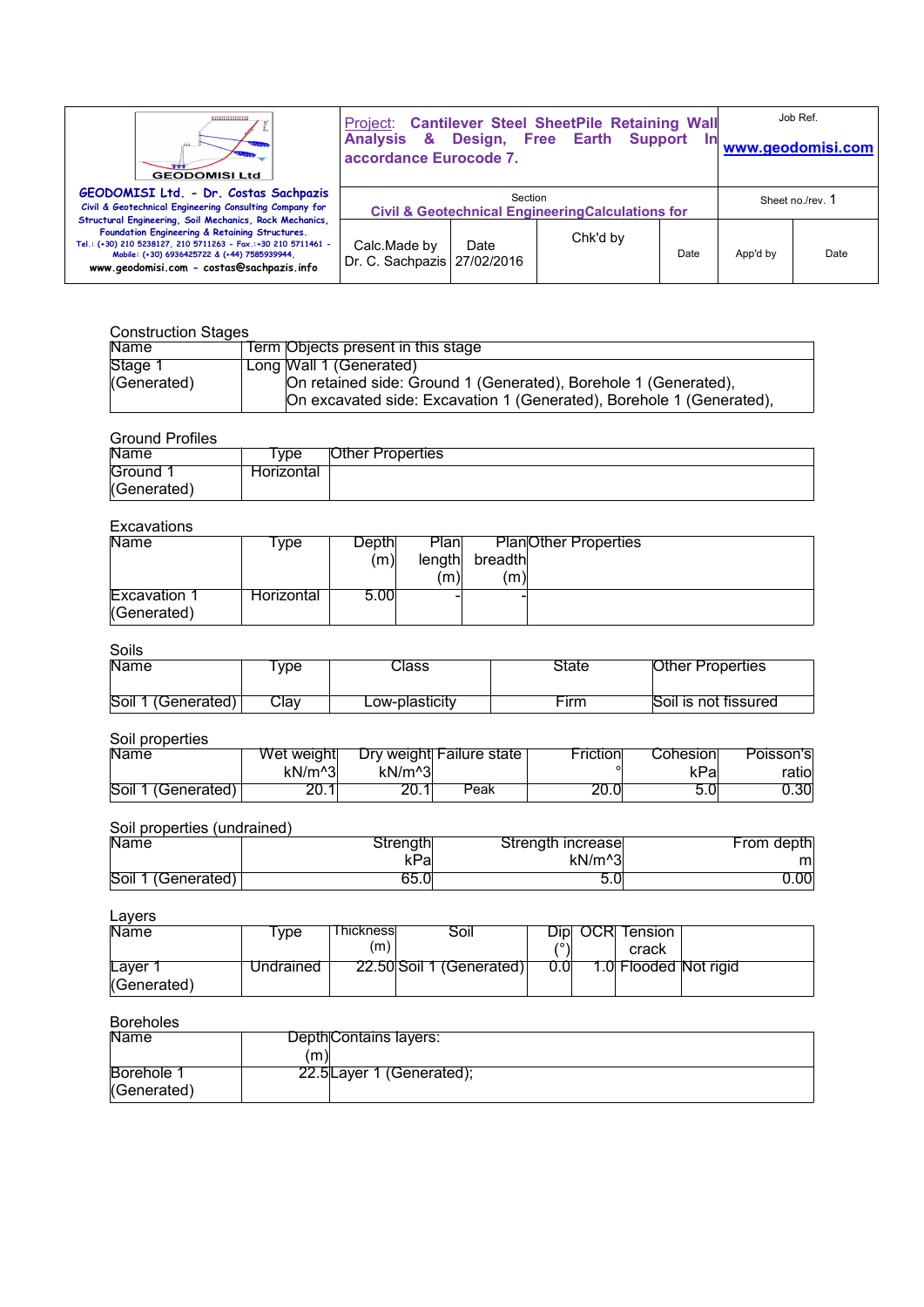

Project: **Cantilever Steel SheetPile Retaining Wall Analysis & Design, Free Earth Support In** 

Job Ref.

| <b><i>Changement</i></b><br><b>GEODOMISI Ltd</b>                                                                                                                                                                                                                        | $\frac{1}{2}$<br>accordance Eurocode 7.                      | .                | www.geodomisi.com |      |          |      |
|-------------------------------------------------------------------------------------------------------------------------------------------------------------------------------------------------------------------------------------------------------------------------|--------------------------------------------------------------|------------------|-------------------|------|----------|------|
| GEODOMISI Ltd. - Dr. Costas Sachpazis<br>Civil & Geotechnical Engineering Consulting Company for                                                                                                                                                                        | <b>Civil &amp; Geotechnical Engineering Calculations for</b> | Sheet no./rev. 1 |                   |      |          |      |
| Structural Engineering, Soil Mechanics, Rock Mechanics,<br>Foundation Engineering & Retaining Structures.<br>Tel.: (+30) 210 5238127, 210 5711263 - Fax.:+30 210 5711461 -<br>Mobile: (+30) 6936425722 & (+44) 7585939944.<br>www.geodomisi.com - costas@sachpazis.info | Calc.Made by<br>Dr. C. Sachpazis 27/02/2016                  | Date             | Chk'd by          | Date | App'd by | Date |

## Retaining Walls

Tel.: (+30)

| <b>Name</b> | <b>vpe</b> | Depth of toel | Upstandl | Material | Density |       |
|-------------|------------|---------------|----------|----------|---------|-------|
|             |            |               |          |          | ka/m^3  | GPal  |
| Wall 1      | Sheet Pile | 15.00         | J.00L    | Steel    | 7800⊨   | 210.0 |
| (Generated) |            |               |          |          |         |       |

### Retaining Wall sections

| <b>Name</b> | Section                | Sectional areal | Moment of inertial | Section modulus |
|-------------|------------------------|-----------------|--------------------|-----------------|
|             |                        | $cm^2/m$        | $cm^2/ml$          | $cm^2/m$        |
| Wall 1      | Sheet pile section $=$ | 245             | 82915              | 3605            |
| (Generated) | FX36                   |                 |                    |                 |

# Sheet pile sections

| - - - - - - - | ---------- |     |     |      |    |          |                |                 |           |                |
|---------------|------------|-----|-----|------|----|----------|----------------|-----------------|-----------|----------------|
| Section       | ້          |     |     |      |    |          | m <sub>l</sub> | m/A             |           |                |
|               | mm         | mm  | mm  | mm   | mm | $cm^2/m$ | ka/m           | $kq/m^{\wedge}$ | $cm^2/$ m | cm^3/m $\vert$ |
| <b>FX36</b>   | 675        | 46C | o.u | 14.U | 49 | 245      | 129.7          | '92.2           | 82915     | 3605           |

# Anchors

| טושוטוי     |            |       |                  |             |             |                   |
|-------------|------------|-------|------------------|-------------|-------------|-------------------|
| <b>Name</b> | <b>vpe</b> | Depth | Horizontall      | Inclination | Pre-stress  | _/EAlOther        |
|             |            | (m)   | spacing          | 1011        | (kN/anchor) | (m/kN) Properties |
|             |            |       | (m)              |             |             |                   |
|             |            |       |                  |             |             |                   |
| Anchor 1    | Anchor     | .50   | .00 <sub>1</sub> | 15.0l       | 250.00      | 0.10 Permanent    |

## **Surcharges**

| Name        | <b>vpe</b> | Depth<br>m) | Magnitudel |  | Other Properties             |
|-------------|------------|-------------|------------|--|------------------------------|
| Surcharge 1 | Jniform    | 0.001       | 10.0kPa    |  | Load type $=$ Custom Loading |

### Design Standard

Type = Eurocode 7 (Case B) Earth pressure coefficients Type = Caquot & Kerisel Tension crack limited to the retained height Cantilever toe-in = 20%

Equilibrium calculated at the minimum safe embedment (with designated safety factors)

Unfavourable Permanent  $(G) = 1.35$ Variable  $(Q) = 1.50$ Accidental  $(A) = 1.00$ Favourable Permanent  $(G) = 1.00$ Variable  $(Q) = 0.00$ Accidental  $(A) = 0.00$ Minimum surcharge = 0 kPa On shearing resistance = 1.00 On effective cohesion = 1.00 On undrained strength = 1.00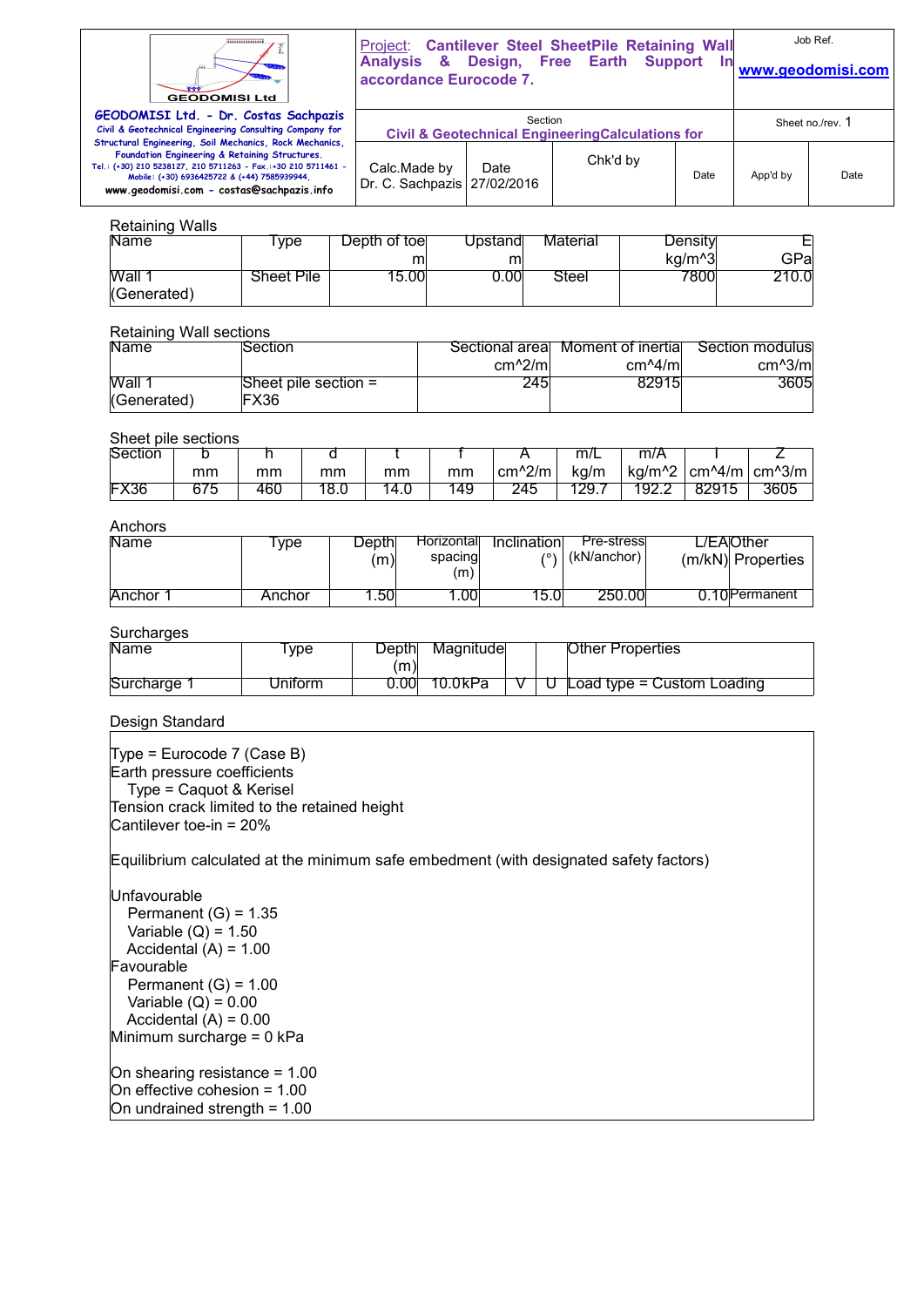| ,,,,,,,,,,,,,,,,<br><b>GEODOMISI Ltd</b>                                                                                                                                                                                                                                | accordance Eurocode 7.                                                 |      | Project: Cantilever Steel SheetPile Retaining Wall<br>Analysis & Design, Free Earth Support | In   |                  | Job Ref.<br>www.geodomisi.com |
|-------------------------------------------------------------------------------------------------------------------------------------------------------------------------------------------------------------------------------------------------------------------------|------------------------------------------------------------------------|------|---------------------------------------------------------------------------------------------|------|------------------|-------------------------------|
| GEODOMISI Ltd. - Dr. Costas Sachpazis<br>Civil & Geotechnical Engineering Consulting Company for                                                                                                                                                                        | Section<br><b>Civil &amp; Geotechnical EngineeringCalculations for</b> |      |                                                                                             |      | Sheet no./rev. 1 |                               |
| Structural Engineering, Soil Mechanics, Rock Mechanics,<br>Foundation Engineering & Retaining Structures.<br>Tel.: (+30) 210 5238127, 210 5711263 - Fax.:+30 210 5711461 -<br>Mobile: (+30) 6936425722 & (+44) 7585939944,<br>www.geodomisi.com - costas@sachpazis.info | Calc.Made by<br>Dr. C. Sachpazis   27/02/2016                          | Date | Chk'd by                                                                                    | Date | App'd by         | Date                          |

## Design Standard [Continued]

On effective earth pressures = 1.00 On total earth pressures = 1.00 Safety factor on resistance applied via: Gross passive pressures Minimum active pressure =  $0.00$  kN/m<sup> $\lambda$ </sup>3 Unplanned excavation = 10% of clear height, but maximum of 0.5m Softened formation =  $0 \text{ m}$ On bending moments = 1.00 On shear forces = 1.00 On prop forces Short-term = 1.00/1.00 Long-term  $= 1/1$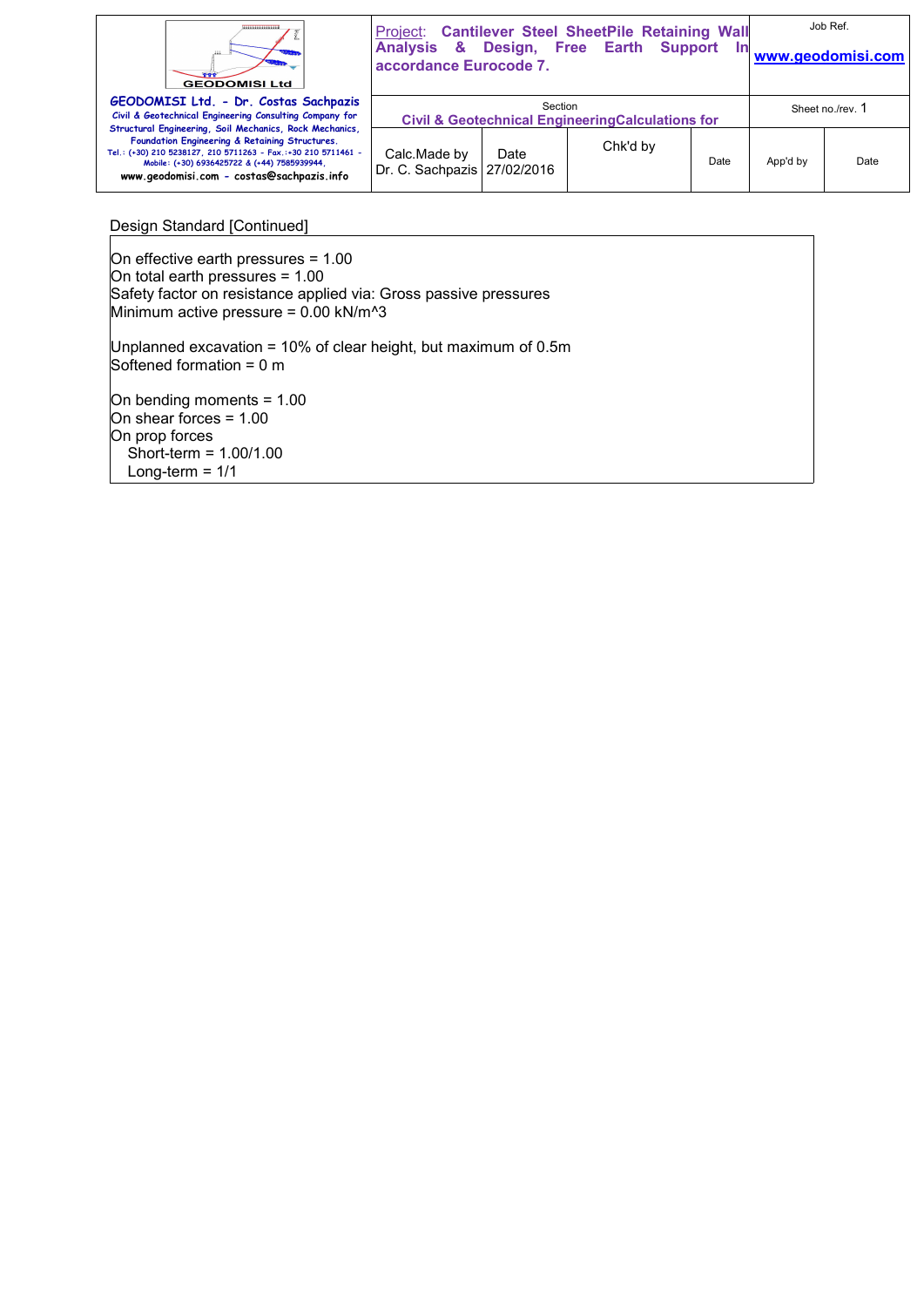| 10000000000000000<br>111.<br><b>GEODOMISI Ltd</b>                                                                                                                                                                                                                       | Project: Cantilever Steel SheetPile Retaining Wall<br>Analysis & Design, Free Earth Support<br>accordance Eurocode 7. | Job Ref.<br>www.geodomisi.com |          |      |          |      |
|-------------------------------------------------------------------------------------------------------------------------------------------------------------------------------------------------------------------------------------------------------------------------|-----------------------------------------------------------------------------------------------------------------------|-------------------------------|----------|------|----------|------|
| GEODOMISI Ltd. - Dr. Costas Sachpazis<br>Civil & Geotechnical Engineering Consulting Company for                                                                                                                                                                        | <b>Civil &amp; Geotechnical Engineering Calculations for</b>                                                          | Sheet no./rev. 1              |          |      |          |      |
| Structural Engineering, Soil Mechanics, Rock Mechanics,<br>Foundation Engineering & Retaining Structures.<br>Tel.: (+30) 210 5238127, 210 5711263 - Fax.:+30 210 5711461 -<br>Mobile: (+30) 6936425722 & (+44) 7585939944.<br>www.geodomisi.com - costas@sachpazis.info | Calc.Made by<br>Dr. C. Sachpazis 27/02/2016                                                                           | Date                          | Chk'd by | Date | App'd by | Date |

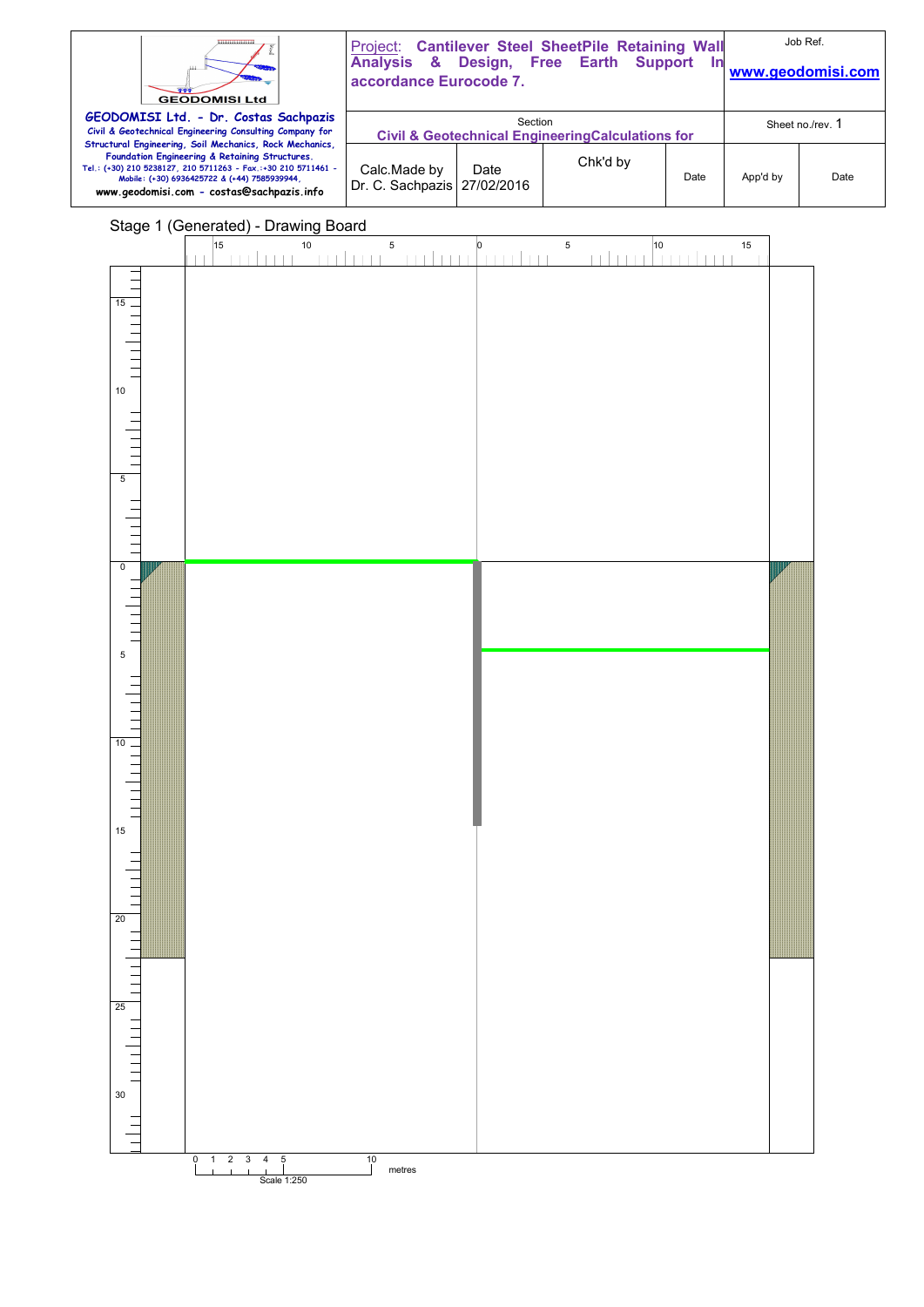| ,,,,,,,,,,,,,,<br><b>GEODOMISI Ltd</b>                                                                                                                                                                                                                                  | accordance Eurocode 7.                                                                      |      | Project: Cantilever Steel SheetPile Retaining Wall<br>Analysis & Design, Free Earth Support | <u>In</u> |          | Job Ref.<br>www.geodomisi.com |
|-------------------------------------------------------------------------------------------------------------------------------------------------------------------------------------------------------------------------------------------------------------------------|---------------------------------------------------------------------------------------------|------|---------------------------------------------------------------------------------------------|-----------|----------|-------------------------------|
| GEODOMISI Ltd. - Dr. Costas Sachpazis<br>Civil & Geotechnical Engineering Consulting Company for                                                                                                                                                                        | Section<br>Sheet no./rev. 1<br><b>Civil &amp; Geotechnical Engineering Calculations for</b> |      |                                                                                             |           |          |                               |
| Structural Engineering, Soil Mechanics, Rock Mechanics,<br>Foundation Engineering & Retaining Structures.<br>Tel.: (+30) 210 5238127, 210 5711263 - Fax.:+30 210 5711461 -<br>Mobile: (+30) 6936425722 & (+44) 7585939944,<br>www.geodomisi.com - costas@sachpazis.info | Calc.Made by<br>Dr. C. Sachpazis   27/02/2016                                               | Date | Chk'd by                                                                                    | Date      | App'd by | Date                          |

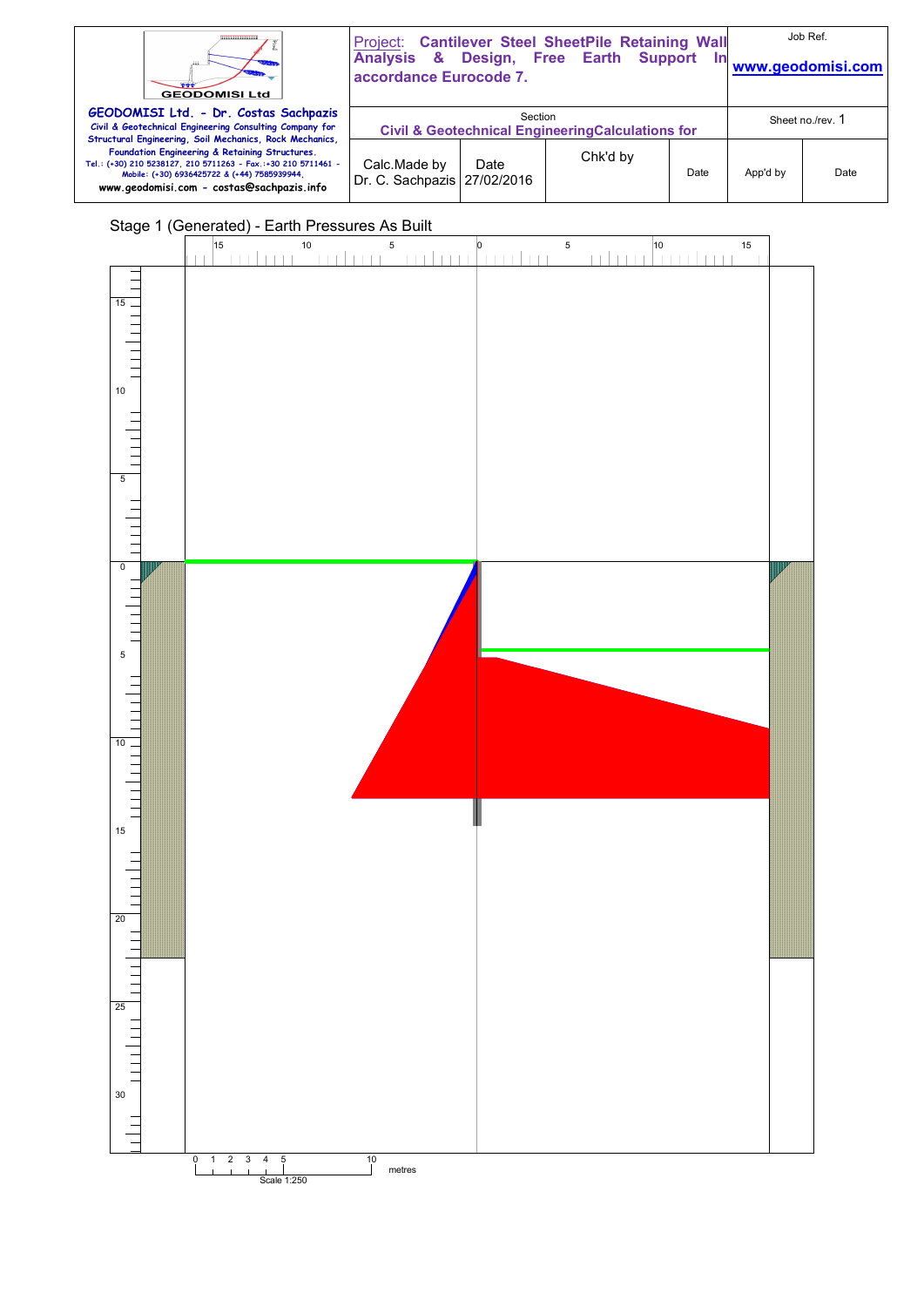| <br>111<br><b>GEODOMISI Ltd</b>                                                                                                                                                                                                                                         | Project: Cantilever Steel SheetPile Retaining Wall<br>Analysis & Design, Free Earth Support<br>accordance Eurocode 7. |      |          | In   | Job Ref.<br>www.geodomisi.com |      |
|-------------------------------------------------------------------------------------------------------------------------------------------------------------------------------------------------------------------------------------------------------------------------|-----------------------------------------------------------------------------------------------------------------------|------|----------|------|-------------------------------|------|
| GEODOMISI Ltd. - Dr. Costas Sachpazis<br>Civil & Geotechnical Engineering Consulting Company for                                                                                                                                                                        | Section<br>Sheet no./rev. 1<br><b>Civil &amp; Geotechnical EngineeringCalculations for</b>                            |      |          |      |                               |      |
| Structural Engineering, Soil Mechanics, Rock Mechanics,<br>Foundation Engineering & Retaining Structures.<br>Tel.: (+30) 210 5238127, 210 5711263 - Fax.:+30 210 5711461 -<br>Mobile: (+30) 6936425722 & (+44) 7585939944,<br>www.geodomisi.com - costas@sachpazis.info | Calc.Made by<br>Dr. C. Sachpazis 27/02/2016                                                                           | Date | Chk'd by | Date | App'd by                      | Date |

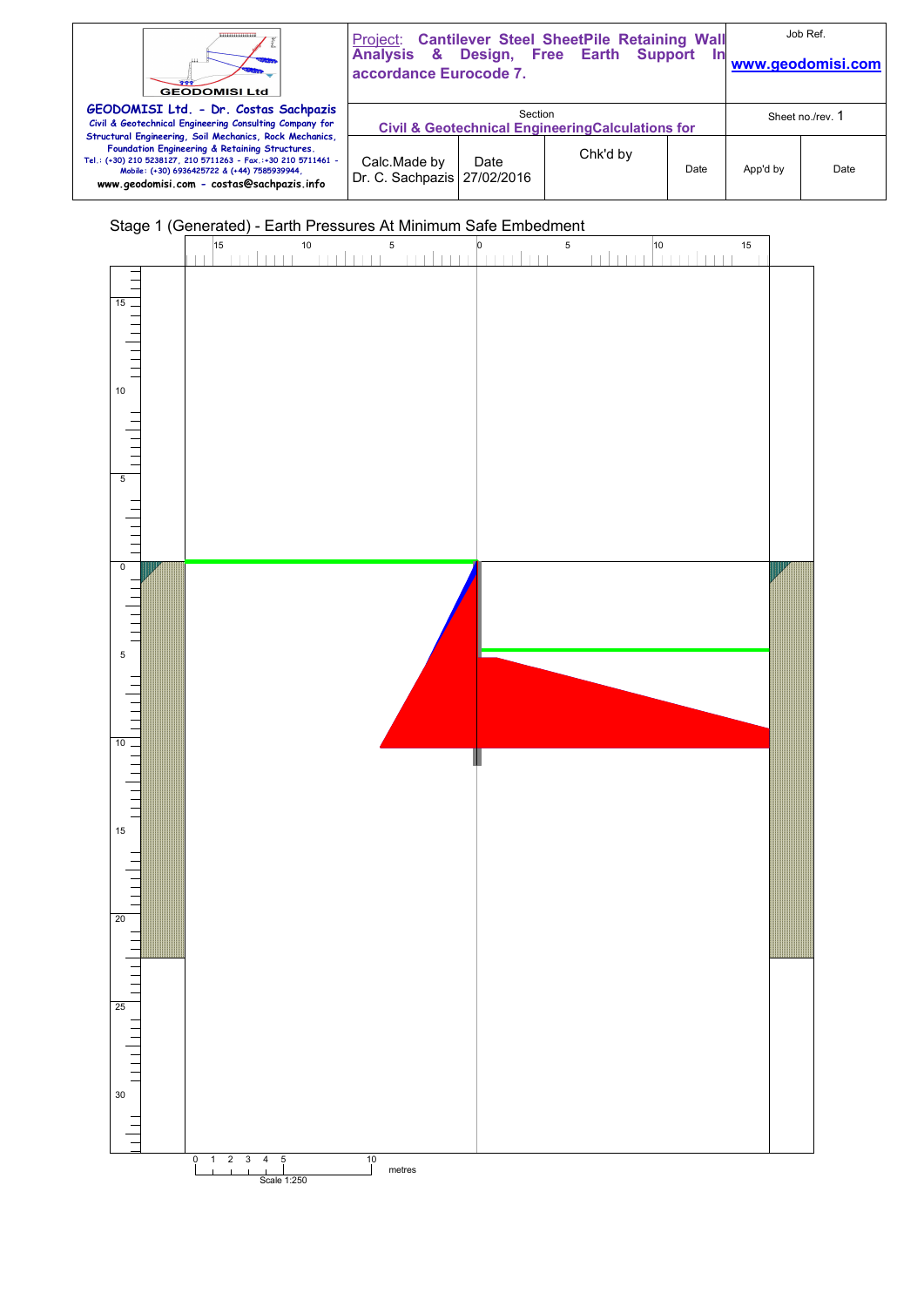| ,,,,,,,,,,,,,,<br><b>GEODOMISI Ltd</b>                                                                                                                                                                                                                                  | accordance Eurocode 7.                                                                      |      | Project: Cantilever Steel SheetPile Retaining Wall<br>Analysis & Design, Free Earth Support | <u>In</u> |          | Job Ref.<br>www.geodomisi.com |
|-------------------------------------------------------------------------------------------------------------------------------------------------------------------------------------------------------------------------------------------------------------------------|---------------------------------------------------------------------------------------------|------|---------------------------------------------------------------------------------------------|-----------|----------|-------------------------------|
| GEODOMISI Ltd. - Dr. Costas Sachpazis<br>Civil & Geotechnical Engineering Consulting Company for                                                                                                                                                                        | Section<br>Sheet no./rev. 1<br><b>Civil &amp; Geotechnical Engineering Calculations for</b> |      |                                                                                             |           |          |                               |
| Structural Engineering, Soil Mechanics, Rock Mechanics,<br>Foundation Engineering & Retaining Structures.<br>Tel.: (+30) 210 5238127, 210 5711263 - Fax.:+30 210 5711461 -<br>Mobile: (+30) 6936425722 & (+44) 7585939944,<br>www.geodomisi.com - costas@sachpazis.info | Calc.Made by<br>Dr. C. Sachpazis   27/02/2016                                               | Date | Chk'd by                                                                                    | Date      | App'd by | Date                          |

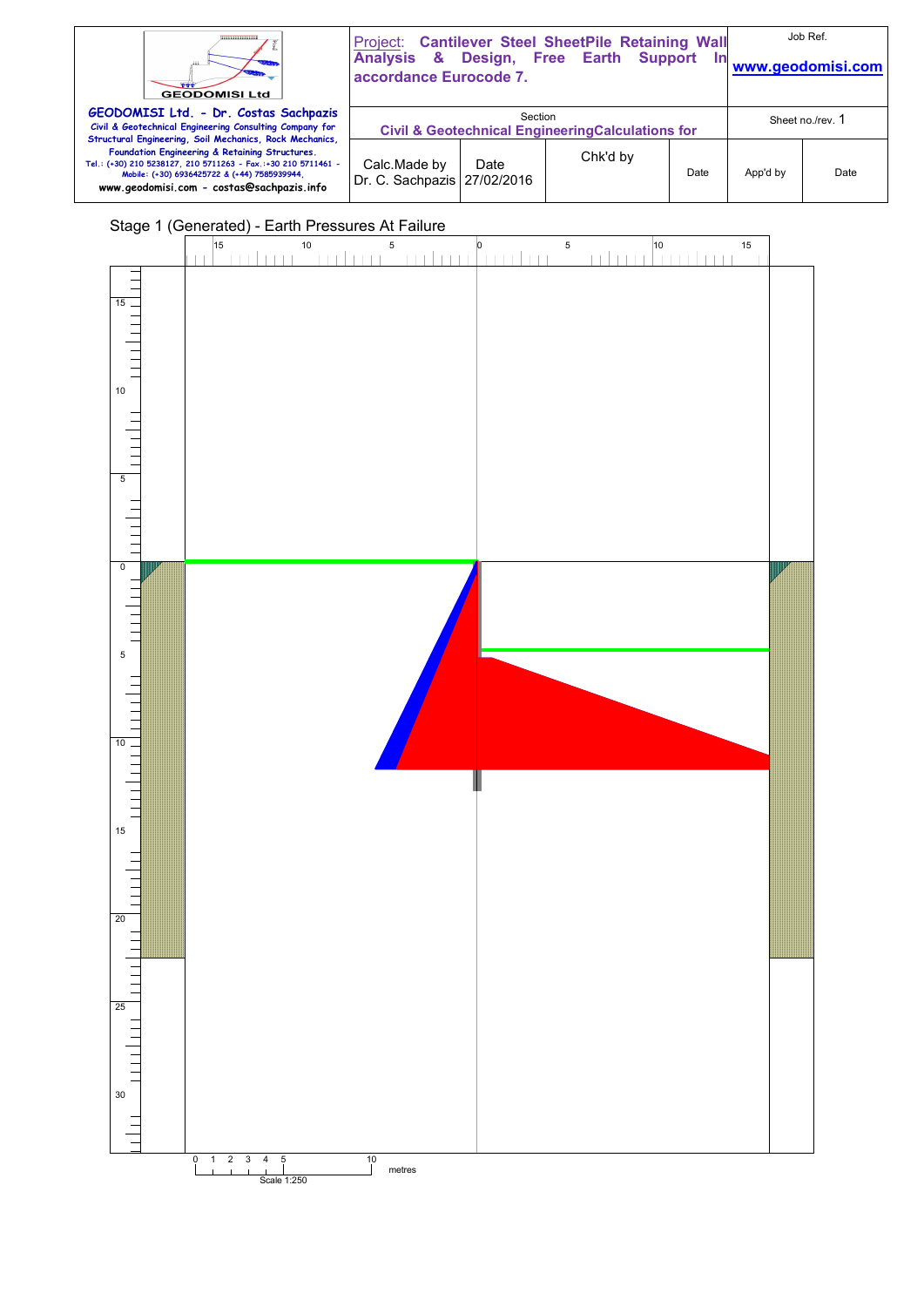| ----------------<br><b>GEODOMISI Ltd</b>                                                                                                                                                                                                                                |                                                                                             | Project: Cantilever Steel SheetPile Retaining Wall<br>Analysis & Design, Free Earth Support<br>In<br>accordance Eurocode 7. |          |      |          | Job Ref.<br>www.geodomisi.com |  |
|-------------------------------------------------------------------------------------------------------------------------------------------------------------------------------------------------------------------------------------------------------------------------|---------------------------------------------------------------------------------------------|-----------------------------------------------------------------------------------------------------------------------------|----------|------|----------|-------------------------------|--|
| GEODOMISI Ltd. - Dr. Costas Sachpazis<br>Civil & Geotechnical Engineering Consulting Company for                                                                                                                                                                        | Section<br>Sheet no./rev. 1<br><b>Civil &amp; Geotechnical Engineering Calculations for</b> |                                                                                                                             |          |      |          |                               |  |
| Structural Engineering, Soil Mechanics, Rock Mechanics,<br>Foundation Engineering & Retaining Structures.<br>Tel.: (+30) 210 5238127, 210 5711263 - Fax.:+30 210 5711461 -<br>Mobile: (+30) 6936425722 & (+44) 7585939944,<br>www.geodomisi.com - costas@sachpazis.info | Calc.Made by<br>Dr. C. Sachpazis   27/02/2016                                               | Date                                                                                                                        | Chk'd by | Date | App'd by | Date                          |  |

# Stage 1 (Generated) - Structural Forces

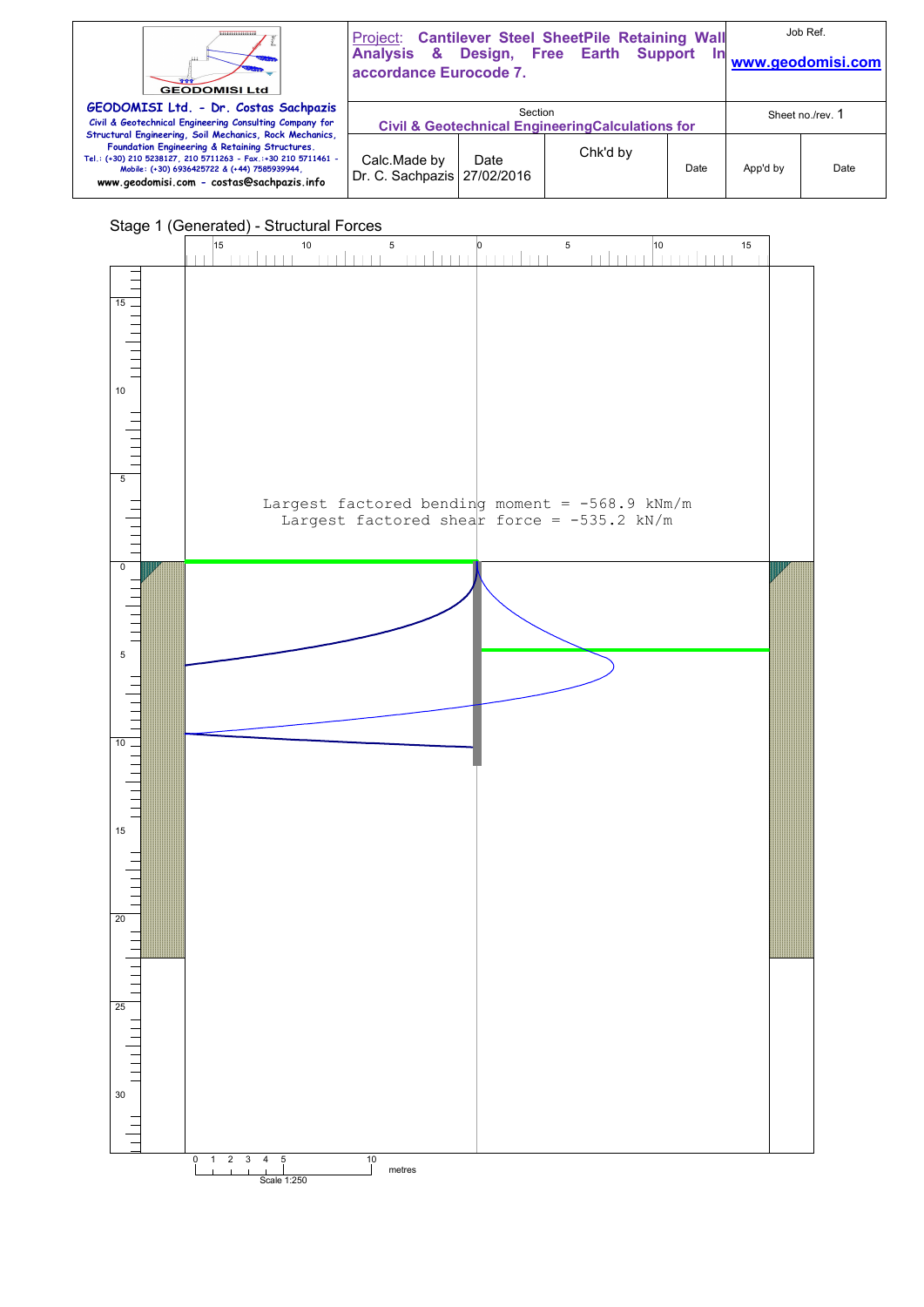| ,,,,,,,,,,,,,,,<br><b>GEODOMISI Ltd</b>                                                                                                                                                                                                                                 | accordance Eurocode 7.                                                                      |      | Project: Cantilever Steel SheetPile Retaining Wall<br>Analysis & Design, Free Earth Support |      |          | Job Ref.<br>www.geodomisi.com |
|-------------------------------------------------------------------------------------------------------------------------------------------------------------------------------------------------------------------------------------------------------------------------|---------------------------------------------------------------------------------------------|------|---------------------------------------------------------------------------------------------|------|----------|-------------------------------|
| GEODOMISI Ltd. - Dr. Costas Sachpazis<br>Civil & Geotechnical Engineering Consulting Company for                                                                                                                                                                        | Section<br>Sheet no./rev. 1<br><b>Civil &amp; Geotechnical Engineering Calculations for</b> |      |                                                                                             |      |          |                               |
| Structural Engineering, Soil Mechanics, Rock Mechanics,<br>Foundation Engineering & Retaining Structures.<br>Tel.: (+30) 210 5238127, 210 5711263 - Fax.:+30 210 5711461 -<br>Mobile: (+30) 6936425722 & (+44) 7585939944.<br>www.geodomisi.com - costas@sachpazis.info | Calc.Made by<br>Dr. C. Sachpazis   27/02/2016                                               | Date | Chk'd by                                                                                    | Date | App'd by | Date                          |



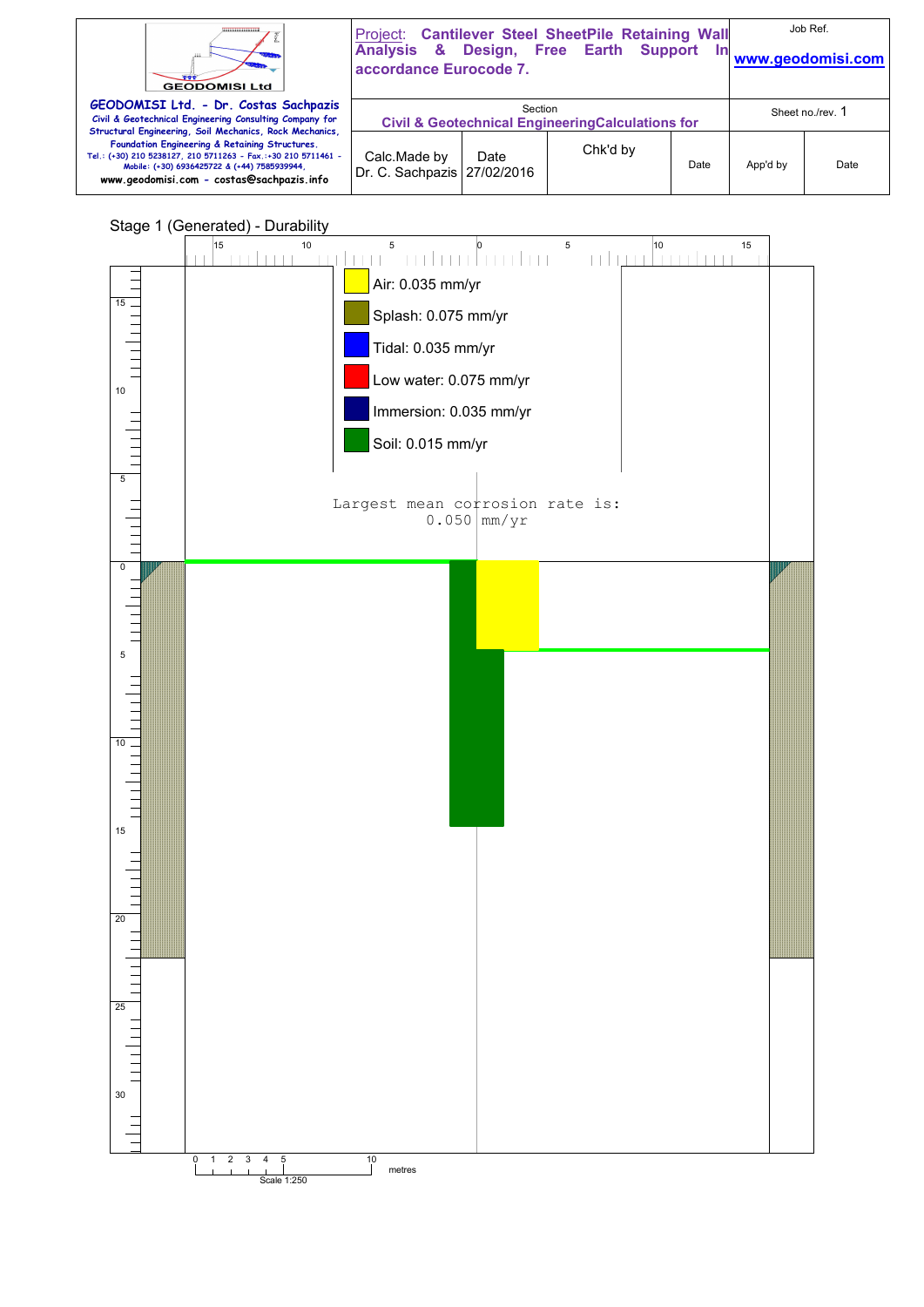

Project: **Cantilever Steel SheetPile Retaining Wall Analysis & Design, Free Earth Support In** 

Job Ref. **www.geodomisi.com** 

| <b>GEODOMISI Ltd</b>                                                                                                                                                                                        | accordance Eurocode 7.                                                  |      | <u>www.qcoaoman.com</u> |      |                  |      |
|-------------------------------------------------------------------------------------------------------------------------------------------------------------------------------------------------------------|-------------------------------------------------------------------------|------|-------------------------|------|------------------|------|
| GEODOMISI Ltd. - Dr. Costas Sachpazis<br>Civil & Geotechnical Engineering Consulting Company for<br>Structural Engineering, Soil Mechanics, Rock Mechanics,                                                 | Section<br><b>Civil &amp; Geotechnical Engineering Calculations for</b> |      |                         |      | Sheet no./rev. 1 |      |
| Foundation Engineering & Retaining Structures.<br>Tel.: (+30) 210 5238127, 210 5711263 - Fax.:+30 210 5711461 -<br>Mobile: (+30) 6936425722 & (+44) 7585939944<br>www.geodomisi.com - costas@sachpazis.info | Calc.Made by<br>Dr. C. Sachpazis 27/02/2016                             | Date | Chk'd by                | Date | App'd by         | Date |

# Stage 1 (Generated) - Earth Pressures As Built

| Depth   | EarthPr                                                 | WaterPr  | TotalPr        | EarthPr   | WaterPr   | TotalPr        |
|---------|---------------------------------------------------------|----------|----------------|-----------|-----------|----------------|
| m       | kPa                                                     | kPa      | kPa            | kPa       | kPa       | kPa            |
|         | Retained                                                | Retained | Retained       | Excavated | Excavated | Excavated      |
| 0.00    | 0.00                                                    | 0.00     | 0.00           | 0.00      | 0.00      | 0.00           |
| 0.77    | 0.00                                                    | 7.59     | 7.59           | 0.00      | 0.00      | 0.00           |
| 0.77    | 0.00                                                    | 7.59     | 7.59           | 0.00      | 0.00      | 0.00           |
| 5.50    | 53.03                                                   | 0.90     | 53.94          | 0.00      | 0.00      | 0.00           |
| 5.50    | 53.03                                                   | 0.90     | 53.94          | 22.70     | 0.00      | 22.70          |
| 5.96    | 58.22                                                   | 0.25     | 58.47          | 58.22     | 0.00      | 58.22          |
| 5.96    | 58.22                                                   | 0.25     | 58.47          | 58.22     | 0.00      | 58.22          |
| 6.14    | 60.21                                                   | 0.00     | 60.21          | 71.80     | 0.00      | 71.80          |
| 6.14    | 60.21                                                   | 0.00     | 60.21          | 71.80     | 0.00      | 71.80          |
| 9.35    | 96.23                                                   | 0.00     | 96.23          | 318.25    | 0.00      | 318.25         |
| 9.35    | 96.23                                                   | 0.00     | 96.23          | 318.25    | 0.00      | 318.25         |
| 13.42   | 141.86                                                  | 0.00     | 141.86         | 630.42    | 0.00      | 630.42         |
|         |                                                         |          |                |           |           |                |
| Stage 1 | (Generated) - Earth Pressures At Minimum Safe Embedment |          |                |           |           |                |
| Depth   | EarthPr                                                 | WaterPr  | <b>TotalPr</b> | EarthPr   | WaterPr   | <b>TotalPr</b> |
| m       | kPa                                                     | kPa      | kPa            | kPa       | kPa       | kPa            |
|         | Retained                                                | Retained | Retained       | Excavated | Excavated | Excavated      |
| 0.00    | 0.00                                                    | 0.00     | 0.00           | 0.00      | 0.00      | 0.00           |
| 0.77    | 0.00                                                    | 7.59     | 7.59           | 0.00      | 0.00      | 0.00           |
| 0.77    | 0.00                                                    | 7.59     | 7.59           | 0.00      | 0.00      | 0.00           |
| 5.50    | 53.03                                                   | 0.90     | 53.94          | 0.00      | 0.00      | 0.00           |
| 5.50    | 53.03                                                   | 0.90     | 53.94          | 22.70     | 0.00      | 22.70          |
| 5.96    | 58.22                                                   | 0.25     | 58.47          | 58.22     | 0.00      | 58.22          |
| 5.96    | 58.22                                                   | 0.25     | 58.47          | 58.22     | 0.00      | 58.22          |
| 6.14    | 60.21                                                   | 0.00     | 60.21          | 71.80     | 0.00      | 71.80          |
| 6.14    | 60.21                                                   | 0.00     | 60.21          | 71.80     | 0.00      | 71.80          |
| 9.35    | 96.23                                                   | 0.00     | 96.23          | 318.25    | 0.00      | 318.25         |
| 9.35    | 96.23                                                   | 0.00     | 96.23          | 318.25    | 0.00      | 318.25         |
| 10.55   | 109.74                                                  | 0.00     | 109.74         | 410.68    | 0.00      | 410.68         |
|         |                                                         |          |                |           |           |                |
| Stage 1 | (Generated) - Earth Pressures At Failure                |          |                |           |           |                |
| Depth   | EarthPr                                                 | WaterPr  | <b>TotalPr</b> | EarthPr   | WaterPr   | <b>TotalPr</b> |
| m       | kPa                                                     | kPa      | kPa            | kPa       | kPa       | kPa            |
|         | <b>Retained</b>                                         | Retained | Retained       | Excavated | Excavated | Excavated      |
| 0.00    | 0.00                                                    | 0.00     | 0.00           | 0.00      | 0.00      | 0.00           |
| 0.77    | 0.00                                                    | 7.59     | 7.59           | 0.00      | 0.00      | 0.00           |
| 0.77    | 0.00                                                    | 7.59     | 7.59           | 0.00      | 0.00      | 0.00           |
| 5.50    | 39.28                                                   | 14.65    | 53.94          | 0.00      | 0.00      | 0.00           |
| 5.50    | 39.28                                                   | 14.65    | 53.94          | 16.82     | 0.00      | 16.82          |
| 5.96    | 43.13                                                   | 15.35    | 58.47          | 43.13     | 0.00      | 43.13          |
| 5.96    | 43.13                                                   | 15.35    | 58.47          | 43.13     | 0.00      | 43.13          |
| 9.35    | 71.28                                                   | 20.41    | 91.69          | 235.74    | 0.00      | 235.74         |
| 9.35    | 71.28                                                   | 20.41    | 91.69          | 235.74    | 0.00      | 235.74         |
| 11.77   | 91.37                                                   | 24.02    | 115.39         | 373.18    | 0.00      | 373.18         |
|         |                                                         |          |                |           |           |                |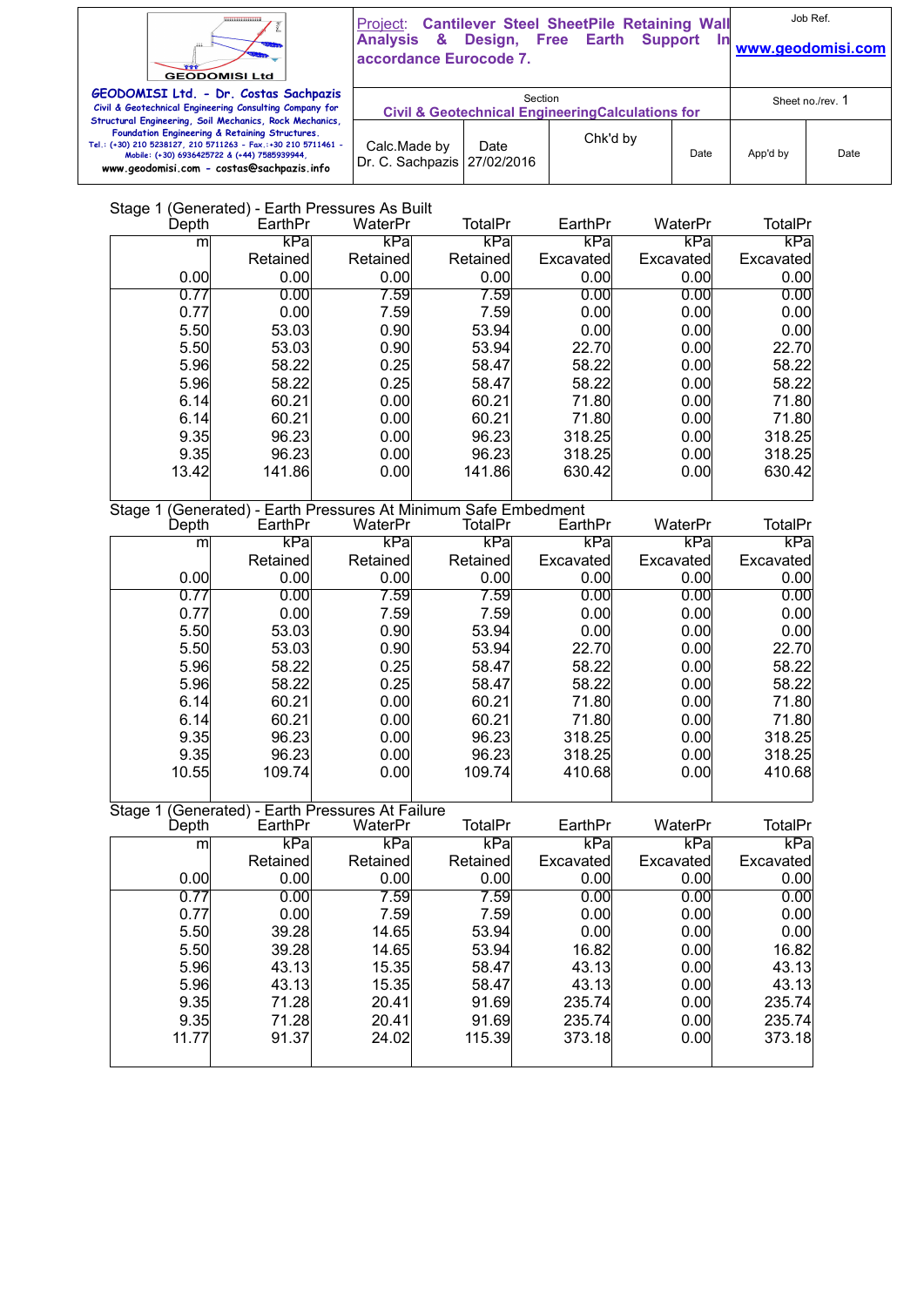| <br><b>GEODOMISI Ltd</b>                                                                                                                                                                                                                                                                                                                                                                                                                                                                                                                                                                                                                                                                                                                                                                                                                                                                                                                                                                                                                                                                                                                                                                                                                                                                                                                                     | <b>Analysis &amp;</b><br>accordance Eurocode 7. |                                                                        | Project: Cantilever Steel SheetPile Retaining Wall<br>Design, Free Earth<br><b>Support</b> | Job Ref.<br>www.geodomisi.com |          |      |
|--------------------------------------------------------------------------------------------------------------------------------------------------------------------------------------------------------------------------------------------------------------------------------------------------------------------------------------------------------------------------------------------------------------------------------------------------------------------------------------------------------------------------------------------------------------------------------------------------------------------------------------------------------------------------------------------------------------------------------------------------------------------------------------------------------------------------------------------------------------------------------------------------------------------------------------------------------------------------------------------------------------------------------------------------------------------------------------------------------------------------------------------------------------------------------------------------------------------------------------------------------------------------------------------------------------------------------------------------------------|-------------------------------------------------|------------------------------------------------------------------------|--------------------------------------------------------------------------------------------|-------------------------------|----------|------|
| GEODOMISI Ltd. - Dr. Costas Sachpazis<br>Civil & Geotechnical Engineering Consulting Company for                                                                                                                                                                                                                                                                                                                                                                                                                                                                                                                                                                                                                                                                                                                                                                                                                                                                                                                                                                                                                                                                                                                                                                                                                                                             |                                                 | Section<br><b>Civil &amp; Geotechnical EngineeringCalculations for</b> |                                                                                            |                               |          |      |
| Structural Engineering, Soil Mechanics, Rock Mechanics,<br>Foundation Engineering & Retaining Structures.<br>Tel.: (+30) 210 5238127, 210 5711263 - Fax.:+30 210 5711461 -<br>Mobile: (+30) 6936425722 & (+44) 7585939944,<br>www.geodomisi.com - costas@sachpazis.info                                                                                                                                                                                                                                                                                                                                                                                                                                                                                                                                                                                                                                                                                                                                                                                                                                                                                                                                                                                                                                                                                      | Calc.Made by<br>Dr. C. Sachpazis   27/02/2016   | Date                                                                   | Chk'd by                                                                                   | Date                          | App'd by | Date |
| Stage 1 (Generated) - Required Embedment As Built<br>Results of earth pressure calculation<br><b>Retaining Wall</b><br>Name = Prototype: Wall 1 (Generated)<br>Retained height = $5.50$ m<br>Depth of toe = $15.00 \text{ m}$<br>Partial factors<br>Factors on actions<br>Unfavourable<br>Permanent $(G) = 1.35$<br>Variable $(Q) = 1.50$<br>Accidental $(A) = 1.00$<br>Favourable<br>Permanent $(G) = 1.00$<br>Variable $(Q) = 0.00$<br>Accidental $(A) = 0.00$<br>Minimum surcharge = 0 kPa<br>Factors on material properties<br>On shearing resistance = $1.00$<br>On effective cohesion = $1.00$<br>On undrained strength = $1.00$<br>Factors on resistance<br>On effective earth pressures = $1.00$<br>On total earth pressures $= 1.00$<br>Safety factor on resistance applied via: Gross passive pressures<br>Minimum active pressure = $0.00$ kN/m <sup><math>3</math></sup><br>Safety margins on geometry<br>Unplanned excavation = 10% of clear height, but maximum of 0.5m<br>Softened formation $= 0$ m<br>Factors on structural forces<br>On bending moments = $1.00$<br>On shear forces = $1.00$<br>On prop forces<br>Short-term = $1.00/1.00$<br>Long-term = $1/1$<br>Moments<br>Overturning = 4038 kNm/m<br>Restoring = 7059 kNm/m<br>Out-of-balance = -3021 kNm/m<br>Restoring/Overturning = 175 %<br>Reaction at wall toe = $-1665.2$ kN/m |                                                 |                                                                        |                                                                                            |                               |          |      |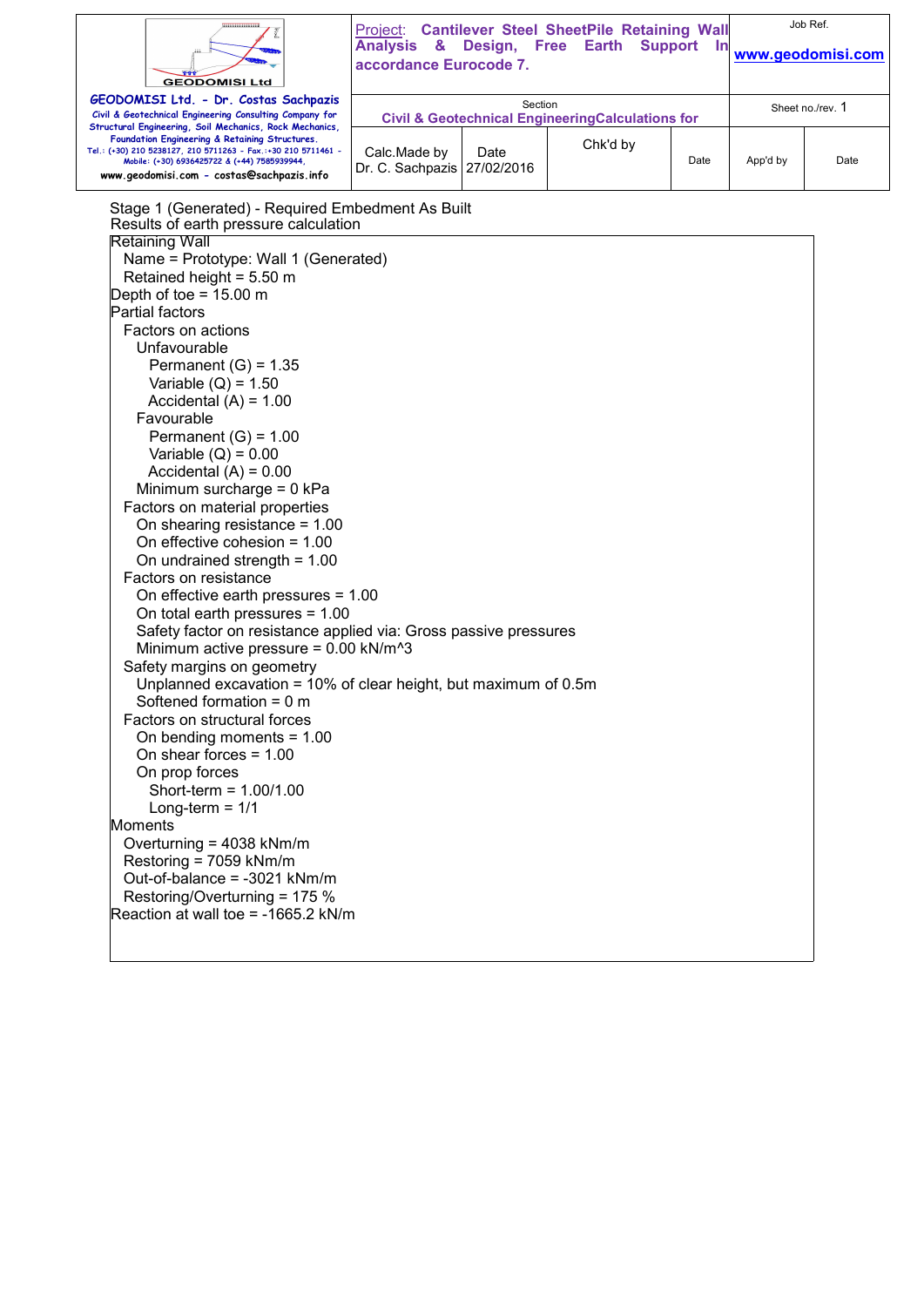| ,,,,,,,,,,,,,,<br><b>GEODOMISI Ltd</b>                                                                                                                                                                                                                                                                                                                                                                                                                                                                                                                                                                                                                                                                                                                                                                                                                                                                                                                                                                                                                                                                                                                                                                                                                                                                                                                                                                   | <b>Project: Cantilever Steel SheetPile Retaining Wall</b><br>Analysis & Design, Free Earth<br>accordance Eurocode 7. | Job Ref.<br>www.geodomisi.com |          |      |                  |      |
|----------------------------------------------------------------------------------------------------------------------------------------------------------------------------------------------------------------------------------------------------------------------------------------------------------------------------------------------------------------------------------------------------------------------------------------------------------------------------------------------------------------------------------------------------------------------------------------------------------------------------------------------------------------------------------------------------------------------------------------------------------------------------------------------------------------------------------------------------------------------------------------------------------------------------------------------------------------------------------------------------------------------------------------------------------------------------------------------------------------------------------------------------------------------------------------------------------------------------------------------------------------------------------------------------------------------------------------------------------------------------------------------------------|----------------------------------------------------------------------------------------------------------------------|-------------------------------|----------|------|------------------|------|
| GEODOMISI Ltd. - Dr. Costas Sachpazis<br>Civil & Geotechnical Engineering Consulting Company for                                                                                                                                                                                                                                                                                                                                                                                                                                                                                                                                                                                                                                                                                                                                                                                                                                                                                                                                                                                                                                                                                                                                                                                                                                                                                                         | Section<br><b>Civil &amp; Geotechnical EngineeringCalculations for</b>                                               |                               |          |      | Sheet no./rev. 1 |      |
| Structural Engineering, Soil Mechanics, Rock Mechanics,<br>Foundation Engineering & Retaining Structures.<br>Tel.: (+30) 210 5238127, 210 5711263 - Fax.:+30 210 5711461 -<br>Mobile: (+30) 6936425722 & (+44) 7585939944,<br>www.geodomisi.com - costas@sachpazis.info                                                                                                                                                                                                                                                                                                                                                                                                                                                                                                                                                                                                                                                                                                                                                                                                                                                                                                                                                                                                                                                                                                                                  | Calc.Made by<br>Dr. C. Sachpazis                                                                                     | Date<br>27/02/2016            | Chk'd by | Date | App'd by         | Date |
| Stage 1 (Generated) - Required Embedment At Minimum Safe Embedment<br>Results of earth pressure calculation<br><b>Retaining Wall</b><br>Name = Prototype: Wall 1 (Generated)<br>Retained height = $5.50$ m<br>Depth of toe = $11.56$ m<br>Partial factors<br>Factors on actions<br>Unfavourable<br>Permanent $(G) = 1.35$<br>Variable $(Q) = 1.50$<br>Accidental $(A) = 1.00$<br>Favourable<br>Permanent $(G) = 1.00$<br>Variable $(Q) = 0.00$<br>Accidental $(A) = 0.00$<br>Minimum surcharge = $0$ kPa<br>Factors on material properties<br>On shearing resistance = $1.00$<br>On effective cohesion = $1.00$<br>On undrained strength = $1.00$<br>Factors on resistance<br>On effective earth pressures = $1.00$<br>On total earth pressures $= 1.00$<br>Safety factor on resistance applied via: Gross passive pressures<br>Minimum active pressure = $0.00$ kN/m <sup><math>3</math></sup><br>Safety margins on geometry<br>Unplanned excavation = 10% of clear height, but maximum of 0.5m<br>Softened formation = $0 \text{ m}$<br>Factors on structural forces<br>On bending moments $= 1.00$<br>On shear forces $= 1.00$<br>On prop forces<br>Short-term = $1.00/1.00$<br>Long-term $= 1/1$<br>Moments<br>Overturning = 1942 kNm/m<br>Restoring = 1942 kNm/m<br>Out-of-balance = $0$ kNm/m<br>Restoring/Overturning = 100 %<br>The wall is in equilibrium<br>Reaction at wall toe = -535.2 kN/m |                                                                                                                      |                               |          |      |                  |      |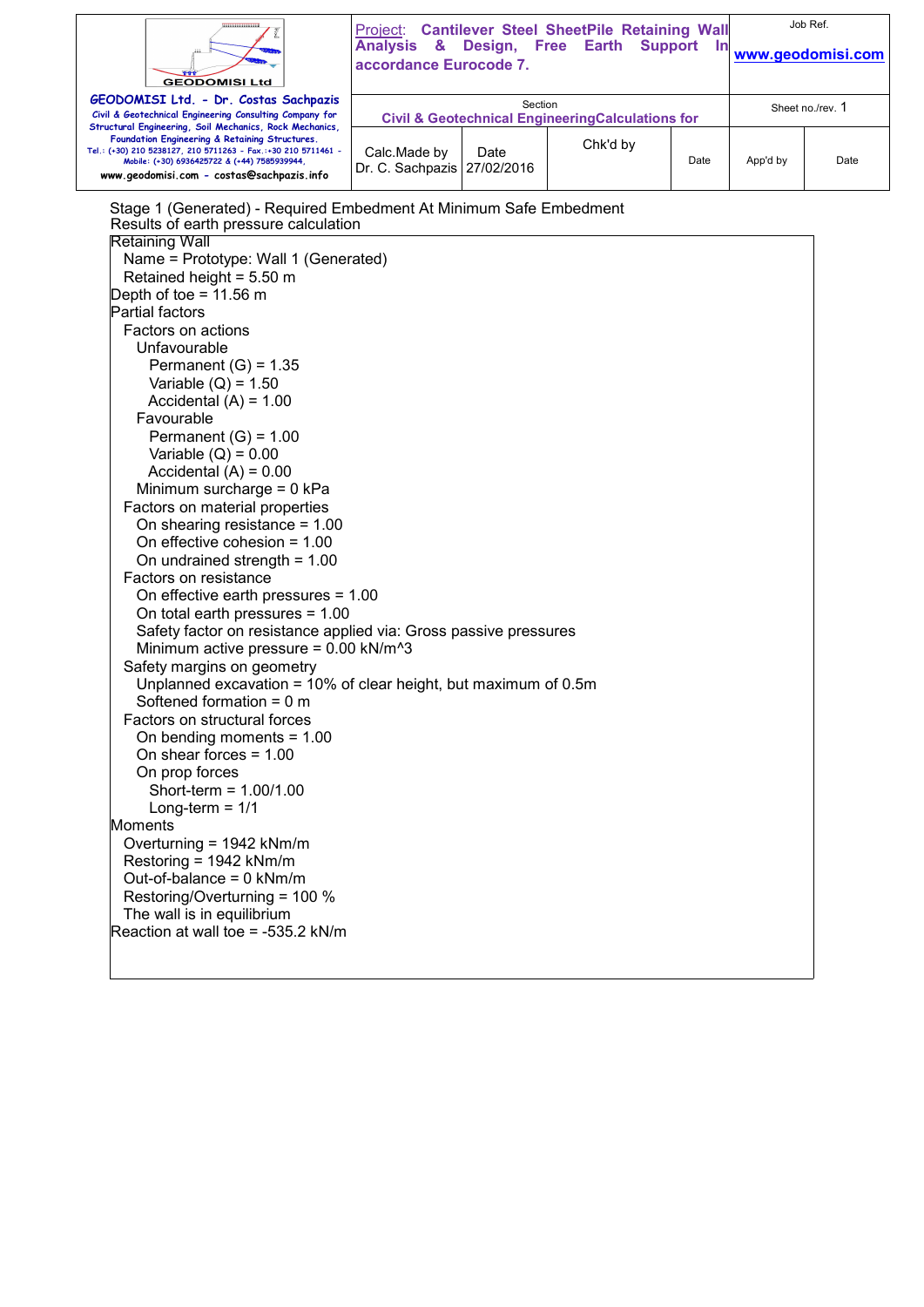| <b>GEODOMISI Ltd</b>                                                                                                                                                                                                                                                                                                                                                                                                                                                                                                                                                                                                                                                                                                                                                                                                                                                                                                                                                                                                                                                                                                                                                                                                                                                                                                  | Analysis & Design, Free Earth<br>accordance Eurocode 7. |         | Project: Cantilever Steel SheetPile Retaining Wall          | Support<br><u>In</u> |                  | Job Ref.<br>www.geodomisi.com |
|-----------------------------------------------------------------------------------------------------------------------------------------------------------------------------------------------------------------------------------------------------------------------------------------------------------------------------------------------------------------------------------------------------------------------------------------------------------------------------------------------------------------------------------------------------------------------------------------------------------------------------------------------------------------------------------------------------------------------------------------------------------------------------------------------------------------------------------------------------------------------------------------------------------------------------------------------------------------------------------------------------------------------------------------------------------------------------------------------------------------------------------------------------------------------------------------------------------------------------------------------------------------------------------------------------------------------|---------------------------------------------------------|---------|-------------------------------------------------------------|----------------------|------------------|-------------------------------|
| GEODOMISI Ltd. - Dr. Costas Sachpazis<br>Civil & Geotechnical Engineering Consulting Company for                                                                                                                                                                                                                                                                                                                                                                                                                                                                                                                                                                                                                                                                                                                                                                                                                                                                                                                                                                                                                                                                                                                                                                                                                      |                                                         | Section | <b>Civil &amp; Geotechnical EngineeringCalculations for</b> |                      | Sheet no./rev. 1 |                               |
| Structural Engineering, Soil Mechanics, Rock Mechanics,<br>Foundation Engineering & Retaining Structures.<br>Tel.: (+30) 210 5238127, 210 5711263 - Fax.:+30 210 5711461 -<br>Mobile: (+30) 6936425722 & (+44) 7585939944,<br>www.geodomisi.com - costas@sachpazis.info                                                                                                                                                                                                                                                                                                                                                                                                                                                                                                                                                                                                                                                                                                                                                                                                                                                                                                                                                                                                                                               | Calc.Made by<br>Dr. C. Sachpazis   27/02/2016           | Date    | Chk'd by                                                    | Date                 | App'd by         | Date                          |
| Stage 1 (Generated) - Required Embedment At Failure<br>Results of earth pressure calculation<br><b>Retaining Wall</b><br>Name = Prototype: Wall 1 (Generated)<br>Retained height = $5.50$ m<br>Depth of toe = $13.02 \text{ m}$<br>Partial factors<br>Factors on actions<br>Unfavourable<br>Permanent $(G) = 1.00$<br>Variable $(Q) = 1.00$<br>Accidental $(A) = 1.00$<br>Favourable<br>Permanent $(G) = 1.00$<br>Variable $(Q) = 1.00$<br>Accidental $(A) = 1.00$<br>Minimum surcharge = $0$ kPa<br>Factors on material properties<br>On shearing resistance = $1.00$<br>On effective cohesion = $1.00$<br>On undrained strength = $1.00$<br>Factors on resistance<br>On effective earth pressures $= 1.00$<br>On total earth pressures $= 1.00$<br>Safety factor on resistance applied via: Gross passive pressures<br>Minimum active pressure = $0.00$ kN/m <sup><math>3</math></sup><br>Safety margins on geometry<br>Unplanned excavation = None<br>Softened formation = $0 \text{ m}$<br>Factors on structural forces<br>On bending moments = 1.00<br>On shear forces = $1.00$<br>On prop forces<br>Short-term = $1.00/1.00$<br>Long-term = $1/1$<br>Moments<br>Overturning = 2663 kNm/m<br>Restoring = 2663 kNm/m<br>Out-of-balance = $0$ kNm/m<br>Restoring/Overturning = 100 %<br>The wall is in equilibrium |                                                         |         |                                                             |                      |                  |                               |

| Stage 1 (Generated): Structural Forces |  |
|----------------------------------------|--|

Reaction at wall toe = -543.1 kN/m

| Depth                         |                                     | Bending Shear Force Prop Force Notes |        |                                  |  |
|-------------------------------|-------------------------------------|--------------------------------------|--------|----------------------------------|--|
| (m)                           | Moment                              | (kN/m)                               | (kN/m) |                                  |  |
|                               | (kNm/m)                             |                                      |        |                                  |  |
| 8.15                          | $-568.9$                            | $-1.2$                               |        | See above Maximum bending moment |  |
| 10.55                         | $-5.4$                              | -535.21                              |        | See above Maximum shear force    |  |
|                               |                                     |                                      |        |                                  |  |
| Stage 1 (Generated): Messages |                                     |                                      |        |                                  |  |
|                               | Ground 1 (Generated) added to stage |                                      |        |                                  |  |

Ground 1 (Generated) added to stage Wall 1 (Generated) added to stage

Excavation 1 (Generated) added to stage